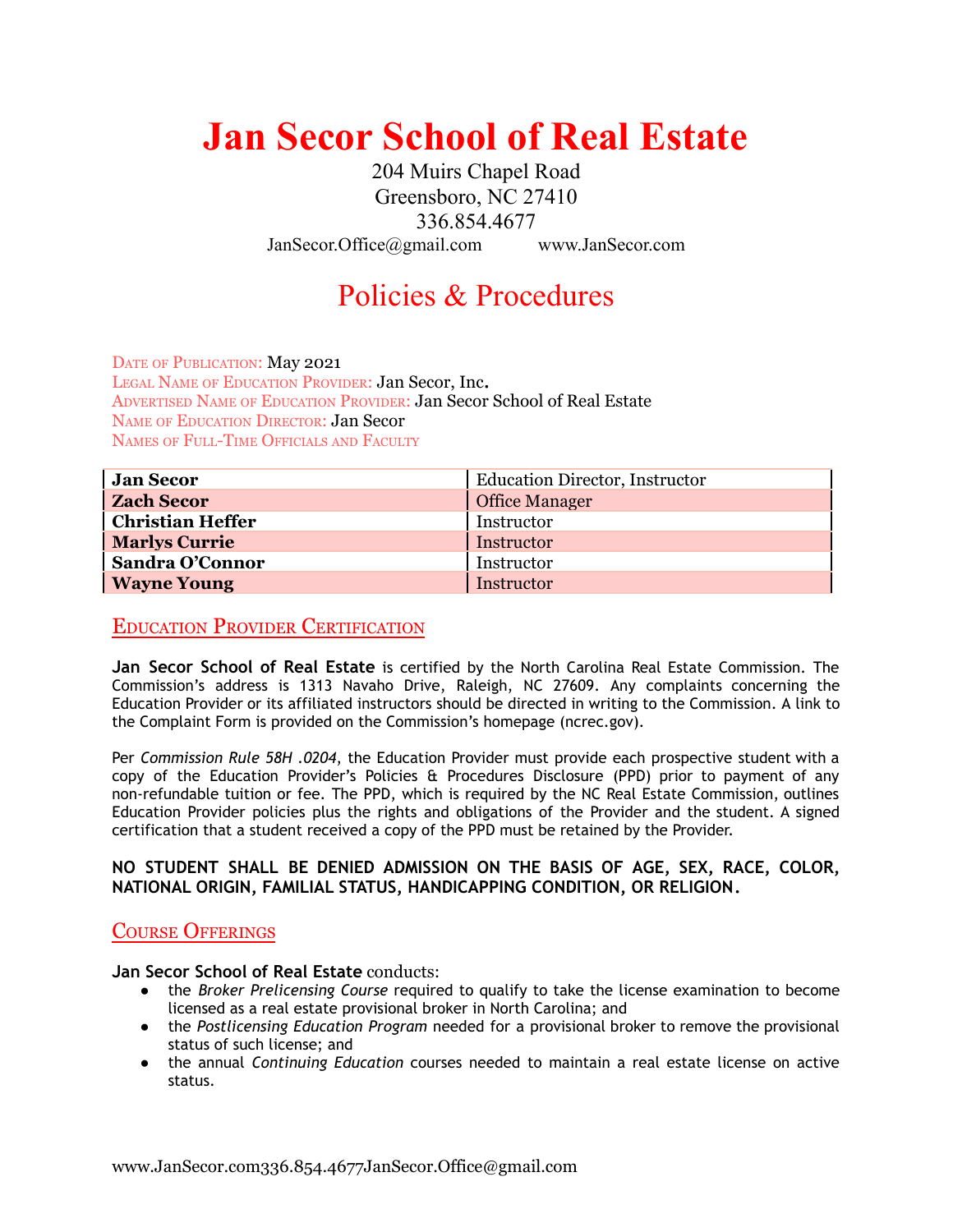## BROKER PRE-LICENSING COURSE

#### *Purpose of the Course*

Successful completion of the *Broker Prelicensing Course* is generally required to qualify for the North Carolina (NC) real estate license examination and to obtain a NC real estate broker license. The primary objectives of this course are (1) to provide students with the basic knowledge and skills necessary to act as licensed real estate brokers in North Carolina in a manner that protects and serves the public interest and (2) to prepare students for the NC real estate license examination. This course may only be offered by education providers certified by the NC Real Estate Commission. At Jan Secor School of Real Estate, the *Broker Prelicensing Course* consists of a total of 80 instructional hours, including the end-of-course examination.

After passing the Pre-licensing course, a student must submit a license application to the NC Real Estate Commission to be eligible to take the license examination. License application instructions are provided in the free publication *Real Estate Licensing in North Carolina* (RELINC) which is available on the Commission's website at [www.ncrec.gov](http://www.ncrec.gov). The minimum age requirement to obtain a real estate license in North Carolina is 18.

#### *Course Description*

Major topics addressed in the *Broker Prelicensing Course* include basic real estate concepts and law, property taxation, land use controls, environmental hazards, brokerage relationships and practices, real estate contracts, real estate financing, closing a real estate sale transaction, real property valuation, property insurance basics, fair housing laws, landlord and tenant, property management, federal income taxation of real estate, basic construction, basic real estate investment, North Carolina Real Estate License Law and Commission Rules, and Trust Account Guidelines. *Real estate mathematics is an important component of this course and calculations will be required*.

#### *End-of-Course Exam*

The end-of-course exam will be administered as a written exam at Jan Secor School of Real Estate on the last scheduled day of the course, whether the course is taken in person or via synchronous learning. For asynchronous students, the exam will be given online and proctored by Dearborn. Asynchronous students that want to take the exam in person must call or email the school to schedule an appointment.

An end-of-course exam will not be administered to any student who does not satisfy the course attendance requirement.

Students are not permitted to bring laptops, tablets, cell phones, or similar electronic devices (other than a basic calculator) into the testing site on the day of an exam. Any student who brings such a device into the testing site on the day of an exam will be required to remove it before the exam begins.

#### *Missed Exams*

**Jan Secor School of Real Estate** WILL allow a *Broker Prelicensing Course* student who does not take the initial end-of-course exam as scheduled to take a makeup exam one time within **7** days of the last scheduled day of the course at a time and date stated by the Education Provider.

#### *Failed Exams*

**Jan Secor School of Real Estate** WILL allow a *Broker Prelicensing Course* student who takes, but does not pass the initial end-of-course exam with a passing score of **75 or better,** to retake the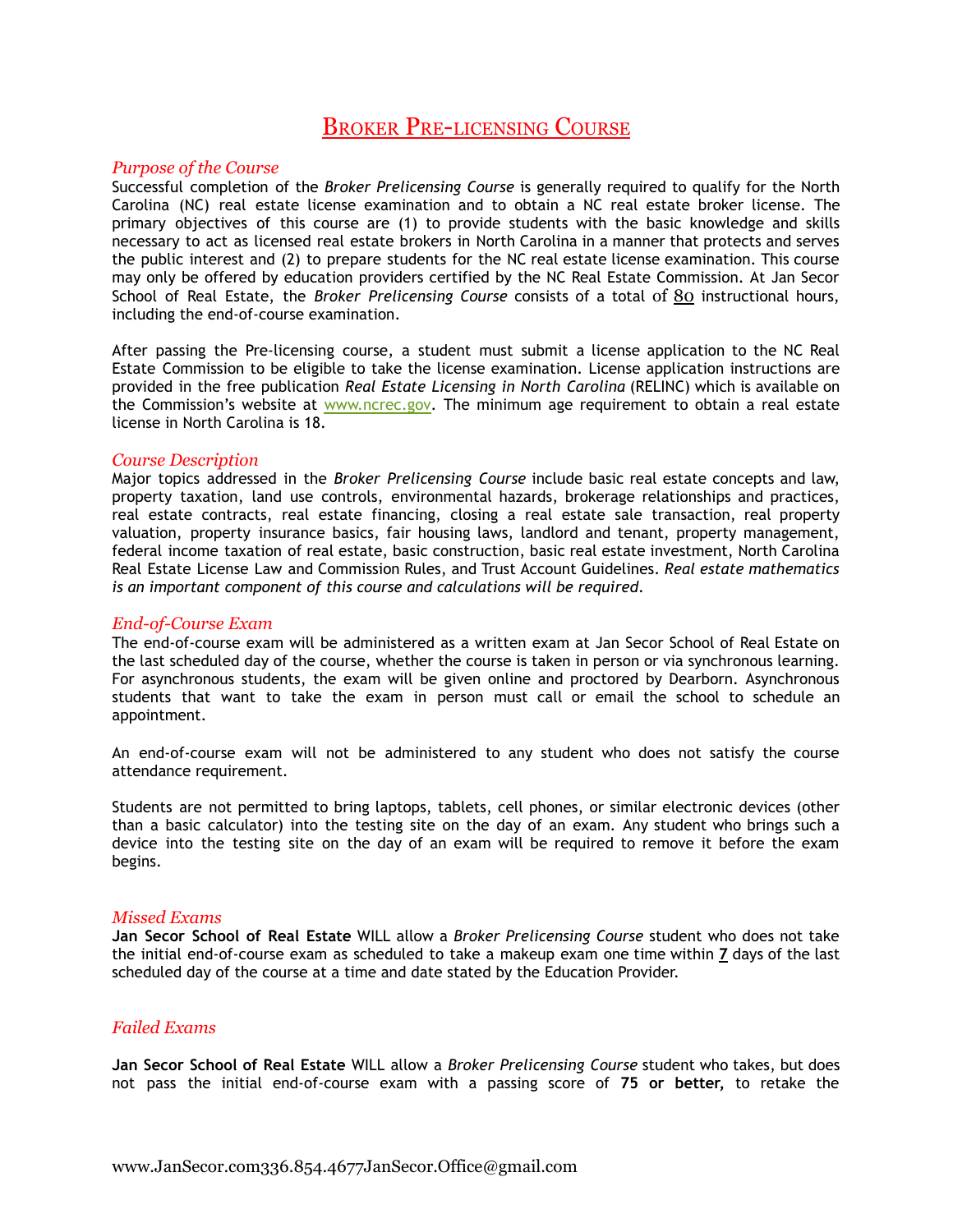end-of-course exam one (1) time; however all retakes must be within \_\_**14**\_\_ days of the last scheduled day of the course at a time and date stated by the Education Provider.

*Eligibility Requirements for Course Completion Certificate*

To successfully complete the *Broker Prelicensing Course* and receive a course completion certificate, a student must:

- a) meet the attendance requirements,
- b) timely submit completed in-class and take-home assignments, and
- c) pass the end-of-course exam with a minimum score of **75%**.

#### *All-Inclusive Tuition/Fees*

| In Person/Virtual Classroom     | S489 (Includes \$449 tuition plus \$40 textbook)        |
|---------------------------------|---------------------------------------------------------|
| <b>On Demand (Asynchronous)</b> | \$539 (Includes \$499 course cost plus \$40 for e-book) |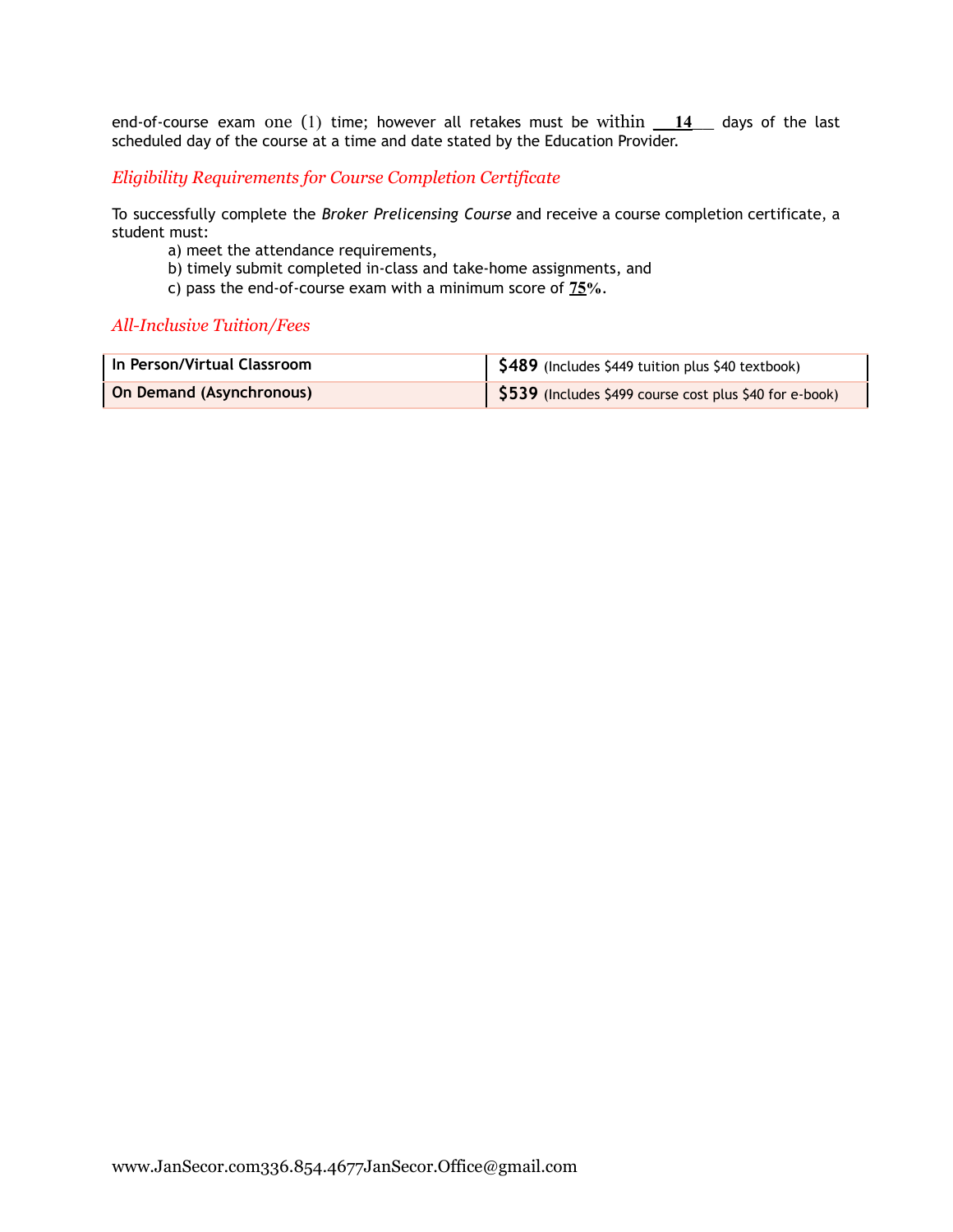## BROKER POST-LICENSING EDUCATION COURSES

#### *Purpose of the Postlicensing Program*

The primary objective of the Post-licensing *Education Program* is to provide instruction at a level beyond that provided in the *Broker Prelicensing Course* on topics deemed to be of special importance to licensees.

Per General Statute 93A-4(a1), provisional brokers must complete, within eighteen (18) months following initial licensure, a postlicensing education program consisting of ninety (90) hours of instruction in subjects determined by the Commission in order to retain eligibility to actively engage in real estate brokerage.

The Postlicensing program consists of three 30-hour courses prescribed by the NC Real Estate Commission that may be taken in any sequence. Be aware that a post-licensing course will expire two (2) years after its completion date. When a provisional broker has timely completed all three (3) courses, the provisional status of the broker's license will be automatically terminated by the NC Real Estate Commission.

#### *Course Descriptions*

#### **Post 301 - Brokerage Relationships and Responsibilities**

Topics addressed in this course include a review of agency relationships in real estate residential and commercial sales and commercial property management transactions, a real estate broker's legal duties to clients and customers, a step-by-step review and discussion of the functions and responsibilities of a real estate broker when working with sellers and buyers, a review of issues associated with transactions in progress when a broker leaves a firm, and a review of license status and education issues.

#### **Post 302 - Contracts and Closing**

Topics addressed in this course include selected basic contract law concepts, real estate sales contract preparation, sales contract procedures, buyer's due diligence, closing procedures, Real Estate Settlement Procedures Act, closing disclosure preparation, contracts for deed, options, and selected real estate license status and education issues.

#### **Post 303 - NC Law, Rules, and Legal Concepts**

Topics addressed in this course include general NC licensing requirements, brokerage compensation issues, the disciplinary process, specialized types of real estate, property management in NC, and miscellaneous laws and legal concepts.

#### *Course Materials*

Each student is required to use and have immediate access to the *current* editions of the *NC Real Estate Manual* and *North Carolina License Law and Commission Rules* booklet during each *Postlicensing* course session.

**Jan Secor School of Real Estate** DOES allow a student to use the online versions of the *NC Real Estate Manual* and *NC License Law & Commission Rules* booklet during classes.

#### *End-of-Course Exams*

The end-of-course exam will be administered as a written exam at Jan Secor School of Real Estate on the last scheduled day of the course, whether the course is taken in person or via synchronous learning. For asynchronous students, the exam will be given online and proctored by Dearborn. Asynchronous students that want to take the exam in person must call or email the school to schedule an appointment.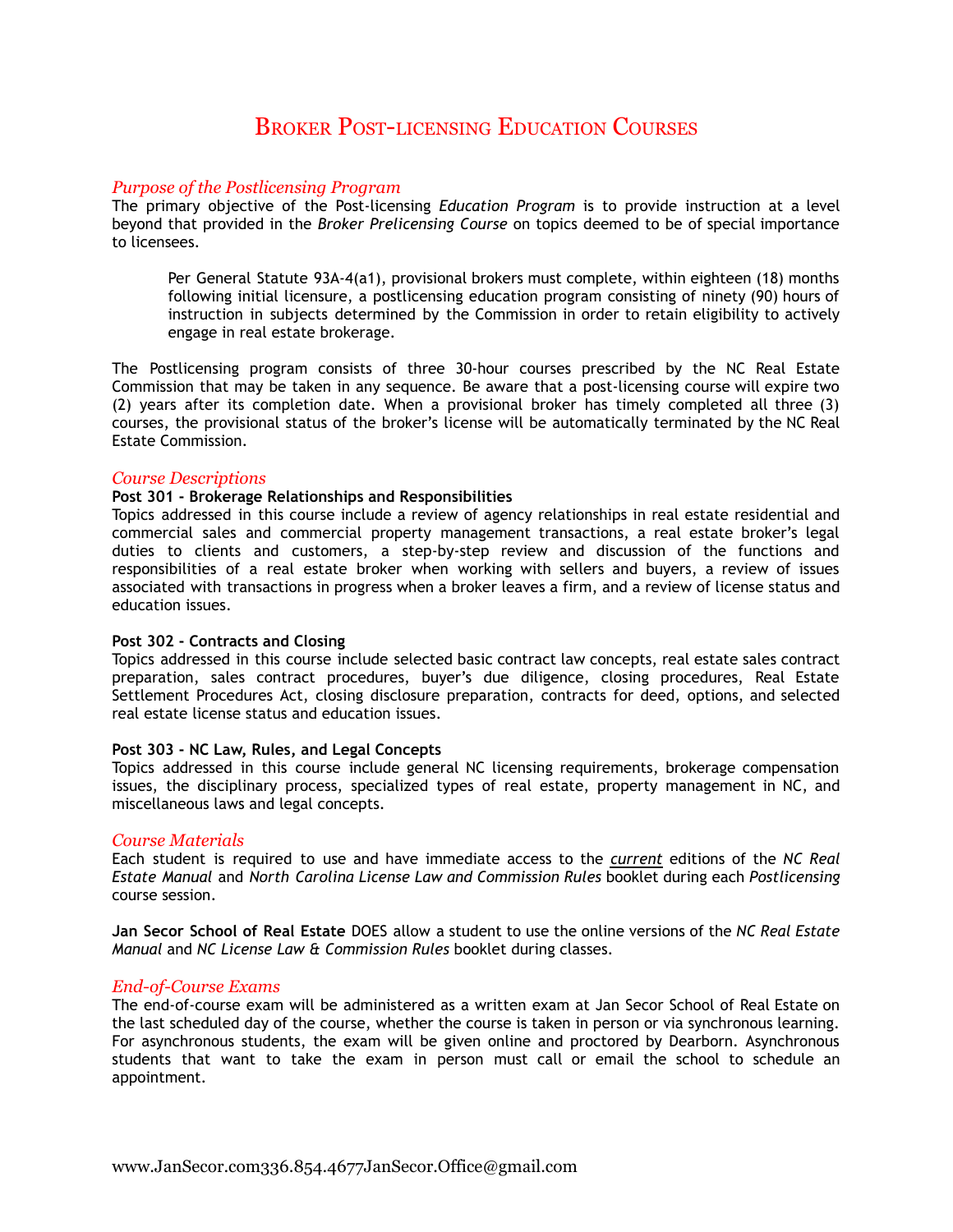An end-of-course exam will not be administered to any student who does not satisfy the course attendance requirement.

Students are not permitted to bring laptops, tablets, cell phones, or similar electronic devices (other than a basic calculator) into the testing site on the day of an exam. Any student who brings such a device into the testing site on the day of an exam will be required to remove it before the exam commences.

#### *Missed Exams*

**Jan Secor School of Real Estate** WILL allow a *Broker Post-licensing Course* student who does not take the initial end-of-course exam as scheduled to take a makeup exam one time within **7** days of the last scheduled day of the course at a time and date stated by the Education Provider.

#### *Failed Exams*

Jan Secor School of Real Estate WILL allow a *Broker Post-licensing Course* student who takes but does not pass the initial end-of-course exam to retake the end-of-course exam \_1\_ time; however all retakes must be within \_14\_ days of the last scheduled day of the course at a time and date stated by the Education Provider.

#### *Eligibility Requirements for Course Completion Certificate(s)*

To successfully complete a *Broker Postlicensing Course* and receive a course completion certificate, a student must:

- a) meet the attendance requirements,
- b) timely submit completed in-class and take-home assignments, and
- c) pass the end-of-course exam with a minimum score of \_80\_\_%.

#### *All-Inclusive Tuition/Fees*

| In Person/Virtual Classroom     | S199 (Additional \$55 for textbook, if needed; used for all 3 post courses)      |
|---------------------------------|----------------------------------------------------------------------------------|
| <b>On Demand (Asynchronous)</b> | $\left  \right $ \$249 (NC Real Estate Manual subscription purchased separately) |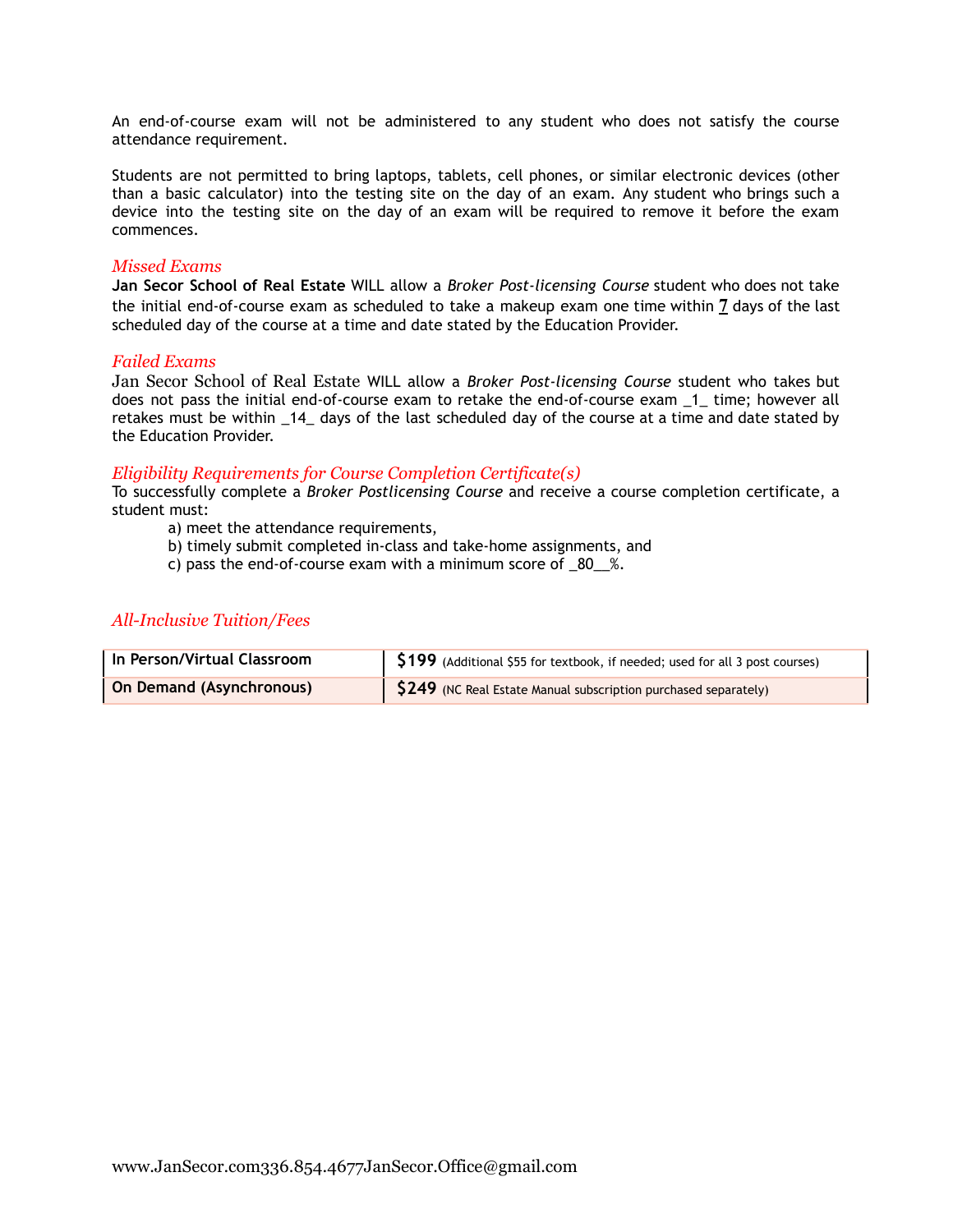## BROKER CONTINUING EDUCATION (CE) COURSES

#### *Purpose of the Continuing Education Program*

The primary objective of the mandatory *Continuing Education Program* is to help assure that licensees possess the knowledge, skills, and competency necessary to function in the real estate business in a manner that protects and serves real estate consumers and the public interest.

Per G.S.93A-38.5, brokers must complete eight (8) credit hours of instruction annually in subjects approved by the Commission in order to retain eligibility to actively engage in real estate brokerage. Per Commission Rule 58A .1702, the eight hours must be comprised of an Update course and four credit hours of elective courses.

#### *Course Description(s)*

**2020-2021 General Update (GENUP) 2020-2021 Broker-in-Charge Update (BICUP) Elective: Red Flags: Property Inspection Guide Elective: Property Management & Managing Risk Elective: And the Commission Says… Elective: The Contract Maze** \*These courses are offered in person or via synchronous learning by Jan Secor School of Real Estate**.** Additional asynchronous CE courses are available.

#### *Course Materials*

Jan Secor School of Real Estate will provide each student with a digital copy of course materials.

#### *Eligibility Requirements for Course Completion Certificate*

Per Commission Rule 58A .1705(a):

In order to receive credit for completing an approved continuing education course, a broker shall:

- (1) attend at least 90 percent of the scheduled instructional hours for the course;
- (2) provide his or her legal name and license number to the education provider;
- (3) present his or her pocket card or photo identification card, if necessary; and
- (4) personally perform all work required to complete the course.

*Tuition*

**In** Person/Virtual Classroom **Each Each** course is \$50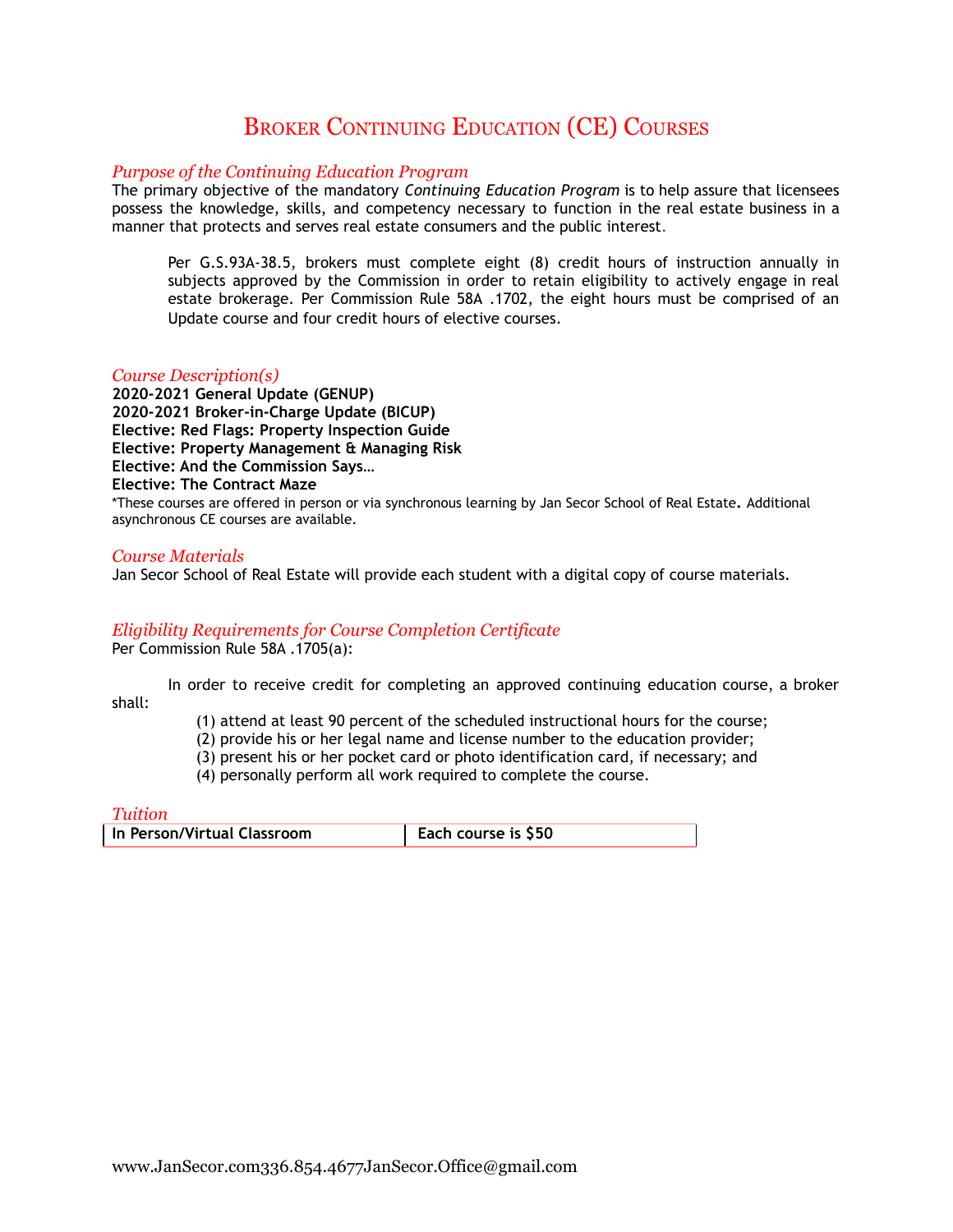## REGISTRATION, ENROLLMENT, AND CONDUCT

#### *Registration*

To enroll in a course at **Jan Secor School of Real Estate**, prospective students must be at least 18 years of age. Prospective students should also possess basic math skills to understand the mathematical calculations used in the course. Good reading comprehension is a necessity for the challenging curriculum. Students can register by signing up online at our website, [www.JanSecor.com](http://www.jansecor.com), or by emailing or calling the school.

To complete an online course (virtual/live stream or asynchronous/on demand), students must have an internet connected device with working speakers and a camera. Post-license and CE students must possess a digital pocket card and be able to produce the pocket card upon request.

Per Commission Rule 58H .0209*: A school shall not enroll an individual in a Post-licensing course if the first day of the Post-licensing course occurs while the individual is enrolled in a Pre-licensing course.* Note: Students may not enroll in a post-licensing course before receiving their license. The school cannot report completion when the student does not have a license number.

#### *Procedure for Requesting Special Accommodations*

**Jan Secor School of Real Estate** complies with the Americans with Disabilities Act and strives to ensure that no individual with a disability as defined by the ADA is deprived of the opportunity to participate in a course. **Individuals requiring reasonable accommodations must contact Jan Secor, School Director, at [JanSecor.Office@gmail.com](mailto:JanSecor.Office@gmail.com) at least two weeks prior to the start of the course.**

#### *Tuition and Fees*

**Jan Secor School of Real Estate** accepts the following forms of payment: Paypal, debit/credit card, personal check, and cash.

Tuition must be received by the first scheduled day of class. A payment plan is allowed, but total tuition is still due by the first scheduled day of class. Any student wishing to initiate a payment plan must call or email the school for assistance.

The penalty for a check returned for insufficient funds is \$35, plus the original amount of the check.

#### *Attendance*

- Students in an in-person or synchronous distance learning Broker Prelicensing Course must attend a minimum of 90% of all scheduled instructional hours.
	- o If a student is going to be absent from a class, they must speak to the instructor regarding making up the time, if they so choose.
- Students in an in-person or synchronous distance learning Broker Postlicensing Course must attend a minimum of 90% of all scheduled instructional hours.
- Early departures from CE courses delivered in-person or via synchronous distance learning are prohibited by Rule 58A .1705.
- **●** Attendance will be closely monitored, including late arrivals and early departures from class sessions and from all scheduled breaks, during in-person and synchronous distance learning courses. All time missed will be recorded for each student.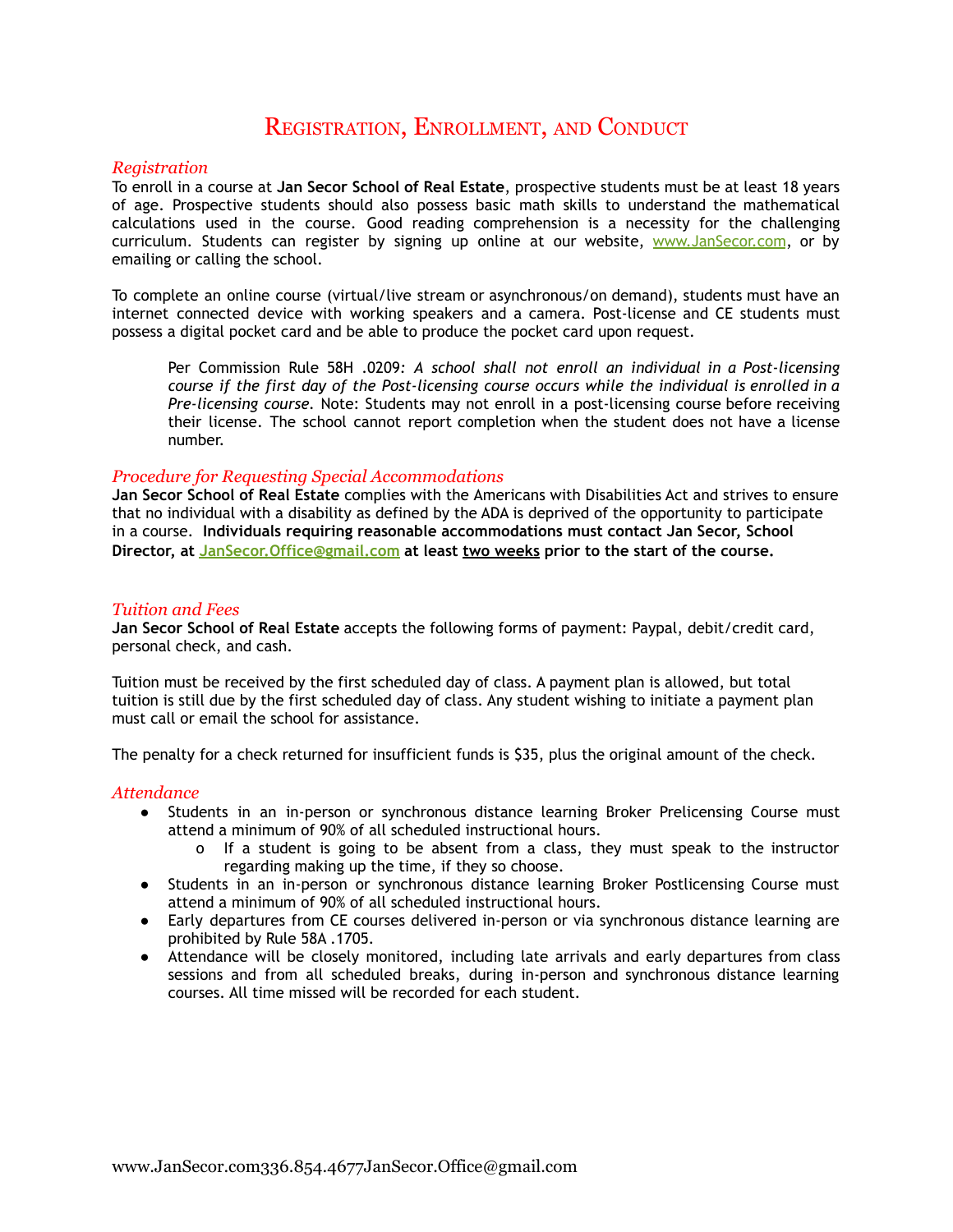#### *Course Cancellation or Rescheduling / Refunds*

**Jan Secor School of Real Estate** reserves the right to cancel or reschedule a course as needed. Students enrolled in a rescheduled or cancelled course will be given a minimum 24-hour notice of the cancellation or revised course schedule.

If a course is cancelled or rescheduled, students will have the following options:

- Attend the course on the rescheduled date
- Re-enroll in another course at no additional charge (as long as it is the same method of original enrollment)
- Withdraw from the course and request a full refund

#### *Withdrawals and Transfers / Refunds*

A student may withdraw from an in person/virtual online course by giving written notice to the Education Provider **prior to** the start of the course. In such event, the student will have the following options:

- Transfer their tuition to another course that starts within the next six months
- Request a refund of the tuition, minus the \$100 non refundable deposit.

A student who terminates enrollment in a course either with written notice to the Education Provider or by no longer attending a course *on or after* the first day of class will **not** be entitled to a refund of any portion of paid Tuition. *There is no refund for "no shows".*

A student who enrolled in an "on demand" course, but later wants to transfer to an in-person/live online course may do so at the start of the next scheduled course. The student will NOT receive a refund for the difference in price. The student must purchase the textbook, if they did not do so prior to switching courses.

A student enrolled in an in-person/live online course, but wants to transfer to an "on demand" course, may do so, but there are NO REFUNDS for the in-person/live online course. The student MUST purchase the "on demand" course if they choose to switch.

#### *Student Conduct*

Students are expected to conduct themselves in a professional manner. Dismissal without recourse will be imposed for behavior that, in the sole judgment of instructor or staff, reflects negatively on Jan Secor School of Real Estate. Examples include sleeping, being disrespectful to other students, surfing the internet, texting, making or accepting phone calls, working on activities not connected to the course, etc.

#### *Cheating*

If a student is discovered to be cheating in any manner during an examination, the student will be immediately dismissed, will receive a failing course grade, will not be eligible for any retake or makeup policies, and will be reported to the NC Real Estate Commission [per *Commission Rule 58H .0203(h)*].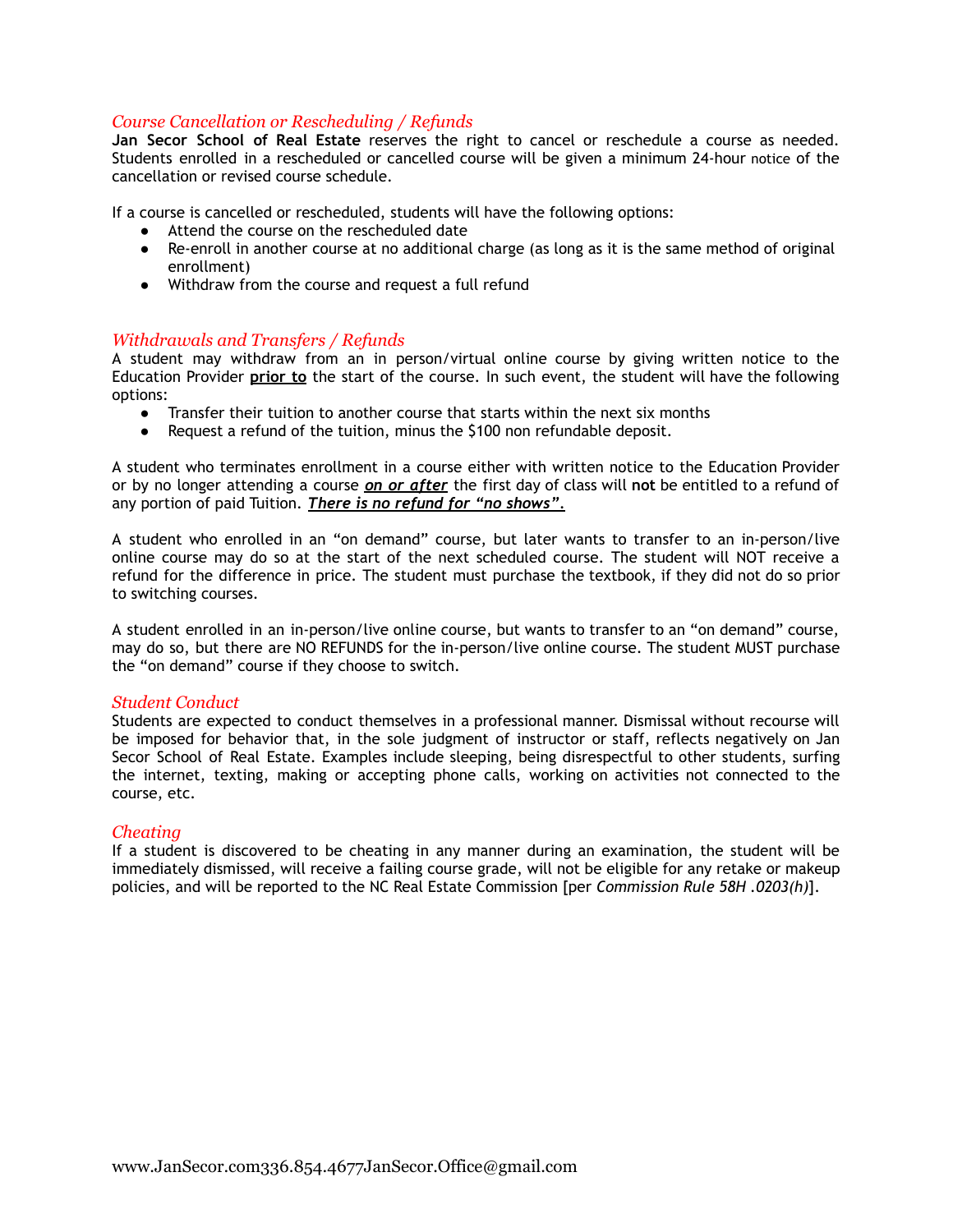## **OTHER INFORMATION**

#### *Inclement Weather*

In the event of inclement weather or a local or national emergency, **Jan Secor School of Real Estate** follows the Guilford County School's schedule for closings, cancellations, or delays during the regularly scheduled school year for in person/virtual online classes. Closings and delays will also be reported to WFMY News 2. Evening, weekend or summer class cancellations or delays will be left on the school voicemail as soon as reasonably possible.

#### *Course Materials*

#### **In Person/Virtual (Online)**

Course materials can be picked up at the school during office hours of Monday - Friday from 9a-1p. (Please double check the website and voicemail for office hours as they are subject to change.) If a student needs materials shipped, they can call the office to pay an additional \$20 shipping fee and verify their shipping address. Alternatively, they can purchase an ebook at Dearborn [Publishing.](https://portal.recampus.com/re/dearbornbookstore/store/portalcheckout/browse/RE_WHOLESALE_BKSTORE/525276?search=Modern+Real+Estate+Practice+in+North+Carolina&category=EBOOK&field=t&pagenum=0&rowCount=10)

#### **Asynchronous/On Demand**

Books and materials will not be shipped to your home from the school. All materials are available digitally.

#### **Virtual Classroom Information**

Login information will be emailed the day before the class is scheduled to begin at 5p. For example: If a course is scheduled to begin on a Monday, the information will be sent on Sunday evening at 5p. If a student has not received information by 6p the evening before class is scheduled to begin, they need to email the school. (Please check spam/junk folders before emailing the school.)

#### *Visitors / Guests*

Courses at **Jan Secor School of Real Estate** are open to enrolled students only. Enrolled students may not bring visitors or guests to the classroom without prior approval of the School Director.

#### *Laptop & Electronic Device Usage Policy:*

Laptops, tablets and wireless electronic devices have become an integral part of modern life. As we transition our school to paperless, it is our highest priority to ensure that electronic and mobile devices are an enhancement and not a distraction to the classroom environment. The guidelines below provide a framework directing the use of these devices in our pre-licensing and post-licensing classrooms:

1. We try to provide free Wi-Fi access at our facility; however, we cannot guarantee that Wi-Fi access will be available 100% of the time.

3. It is within the discretion of the instructors to specify when laptops, cell phones, and electronic devices may be used and when they should be put away. Instructors have full authority to determine appropriate policies for use of electronic devices in classrooms.

4. Students who need to use a cell phone (phone call, texting, email, etc.) must do so at one of the course breaks outside of the classroom. All cell phones must be silenced during class time.

5. The possession and use of laptops and wireless electronic devices is strictly prohibited during exams or quizzes unless the device is being used to take the exam or quiz and is being proctored.

#### **We are not responsible for lost or stolen laptops or electronic devices.**

Class schedules, registration information, and general School information are available on our website at www.JanSecor.com and upon request by phone or e-mail.